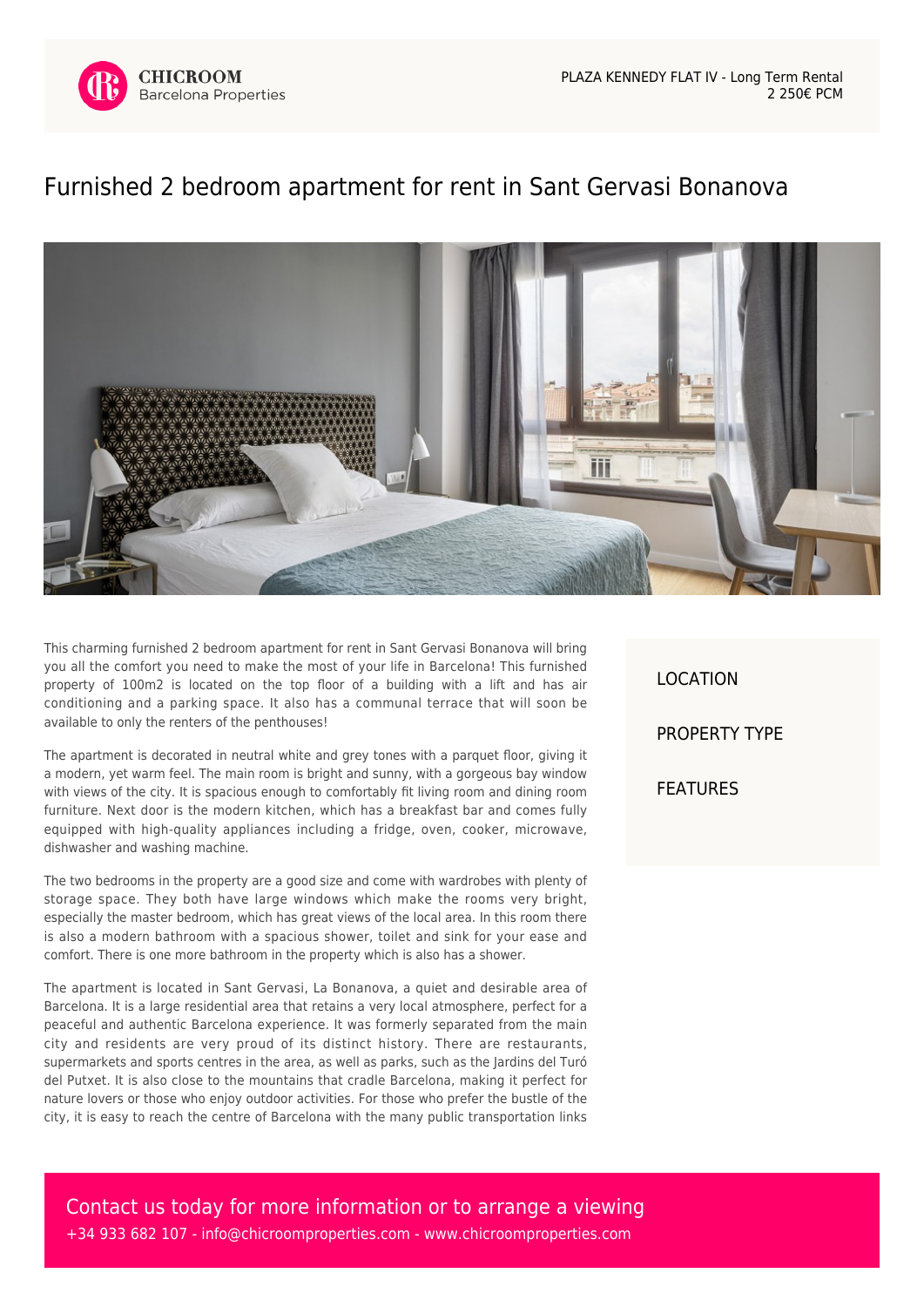

available near the apartment- the nearest metro station is just a 2 minute walk away!

If you like this beautiful unfurnished 2 bedroom apartment for rent in Sant Gervasi Bonanova, contact ChicRoom Properties today to organize a viewing.

Parking space: 120€

Can be rented on behalf of a company.

**[See more information about this property on our website.](https://www.chicroomproperties.com/en/property/930/furnished-2-bedroom-apartment-for-rent-in-sant-gervasi-bonanova/)**